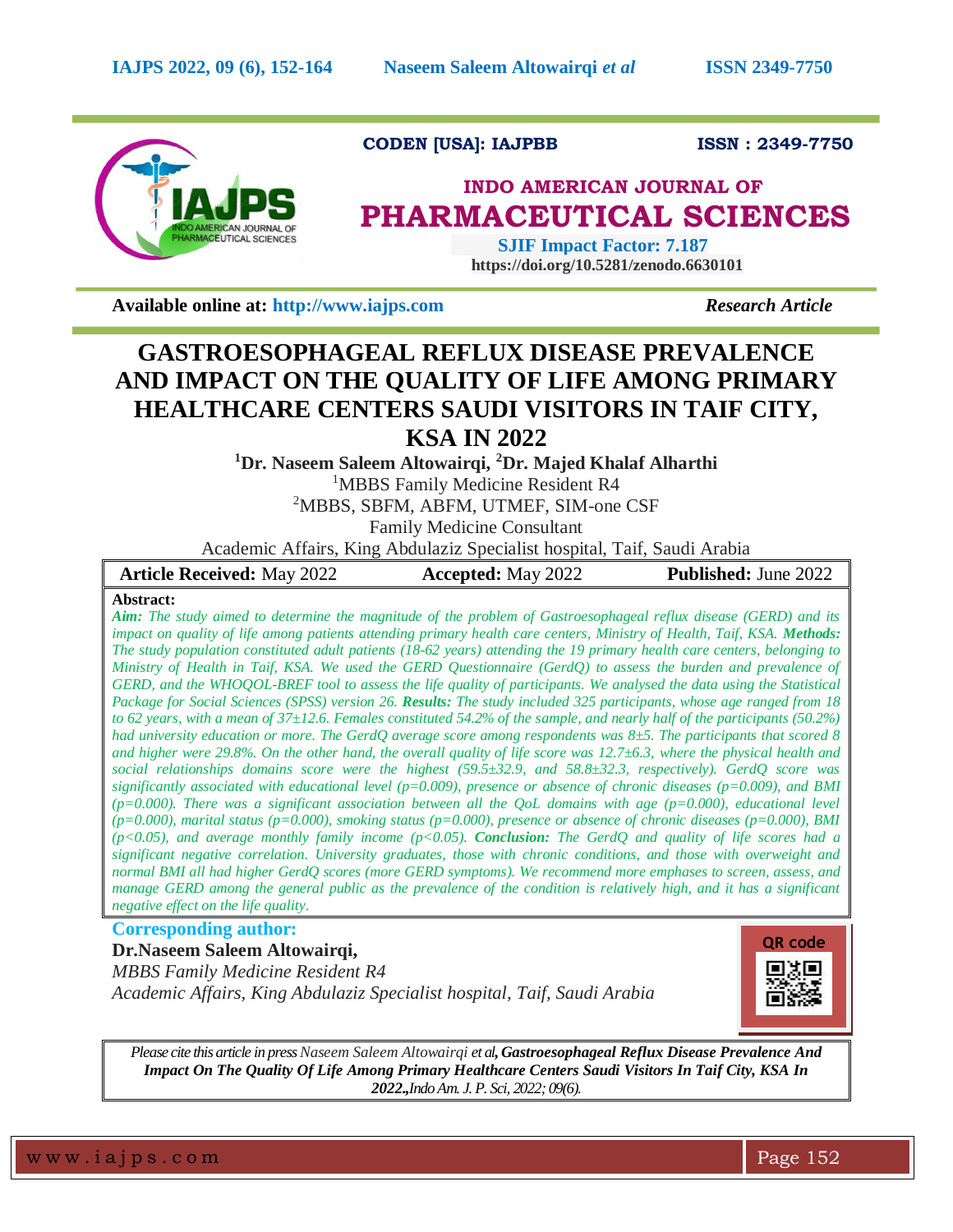# **BACKGROUND:**

Gastroesophageal reflux disease (GERD) is characterized by heartburn, acid regurgitation, or both, at least in the frequency of once per week.<sup>1</sup> It is the commonest upper gastrointestinal disorder, with a prevalence ranged between 10 and 20% in the developed countries,<sup>2-5</sup> and 5% in Asia.<sup>1</sup> GERD is more common in Arab countries than in non-Arabian Asian countries.<sup>6</sup>

GERD can lead to serious complication among 20% of patients as Barrett's esophagus<sup>7</sup> and oesophageal stricture.<sup>8</sup> Its burden is large in many cases and could impacts the quality of life<sup>9</sup> and reduce the productivity of the affected patients. $9, 10$ 

Several studies have estimated the prevalence of GERD in the Middle East countries,  $I<sub>1-17</sub>$  while the prevalence of GERD in the Saudi population is estimated among specific groups such as medical students  $(25.9\%)^{18}$  and school teachers  $(55\%)^{19}$ . Studies among general population to estimate the prevalence of GERD in Saudi Arabia were done in Taif (23.5%)<sup>20</sup> and Riyadh (45.4% and 28.7%).<sup>21, 22</sup> These studies were done using the GerdQ questionnaire with a score of  $\geq 8$  as the diagnostic criteria of GERD.

Risk factors for GERD include obesity; however, weight loss does not improve the disease. Regarding gender, many studies have found a high prevalence in men, while others have observed no gender differences. Other risk factors include asthma, a positive history of GERD in first-degree relatives and spouse, lower socioeconomic, smoking, coffee, tea and alcohol consumption, and intake of non-steroidal anti-inflammatory drugs.23-25

Sufficient impairment in quality of life have been experienced with GERD symptoms at least 2 times weekly.<sup>26</sup> Compared to general population, healthrelated quality of life (HRQL) is lower in individuals with GERD and it is comparable to that in those with other chronic diseases, such as diabetes mellitus and chronic arthritis.<sup>27</sup> GERD usually impose a significant impact on the quality of life of the affected patients due to adverse symptoms as well as economic burden of consultation and medical care.<sup>2</sup>, 28

# **Study rationale**

 Worldwide, GERD is a common gastrointestinal disease that is sometimes associated with serious complications and impaired quality of life. Therefore, identifying its magnitude and risk factors in Saudi Arabia is necessary for preventive measures.

 $\triangleright$  Few studies have been cited to estimate the prevalence of GERD among Saudi population. None of them assessed its impact on quality of life of affected patients.

# **Aim of the study**

To determine the magnitude of the problem of GERD and its impact on quality of life among patients attending primary health care centers, Ministry of Health, Taif, KSA.

### **Objectives**

- 1. To estimate the prevalence of GERD among patients attending primary health care centers, Ministry of Health, Taif
- 2. To study the possible associated factors with GERD among the study population
- 3. To explore the impact of GERD on the quality of life of the affected group and compare them with those without GERD.

#### **Literature review**

Literature review of related studies investigated the prevalence GERD and is some studies its impact on QOL of affected patients was done. The following is a brief of these studies carried out locally or internationally.

# **Local studies**

Atta et al (2019) carried out cross-sectional study to estimate the prevalence of GERD symptoms and identify its associated risk factors among medical students of Jeddah and Rabigh branches, King Abdul-Aziz University. The prevalence of GERD symptoms was 25.9%. The commonest reported symptoms were regurgitation and burning sensation. The significant associated risk factors were family history, high BMI, intake of energy drinks and fried foods. Multivariate logistic regression analysis showed that only family history had a significant association.<sup>18</sup>

Alsuwat et al (2018) conducted a cross-sectional study to assess the prevalence and socio-demographic determinants of GERD among the general population of Saudi Arabia. The prevalence of GERD was 28.7%. It was found statistically significant among divorced/widow (34.9%). There was no association between GERD's prevalence and gender, age, residence status, education level, occupation, and blood group. $22$ 

Altwigry et al (2017) carried out a cross-sectional study to estimate the prevalence and identify risk factors of GERD among school teachers in Qassim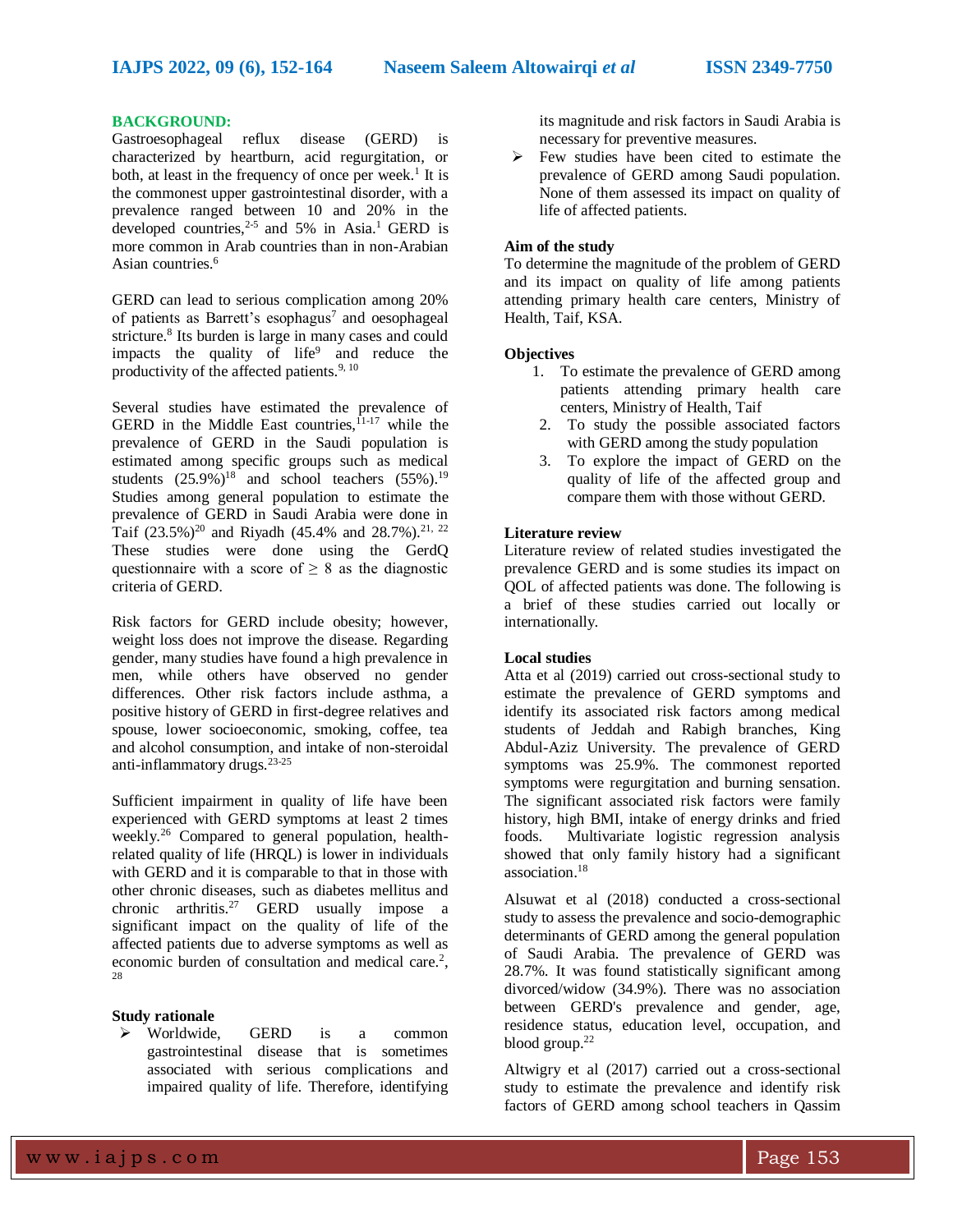region as well as to assess the impact of GERD symptoms on teacher's daily life activity and compare prevalence and risk factors of GERD between agegroups and gender. GERD-HRQL questionnaire was used to assess the effect of GERD on the patient's quality of life. It was significantly more reported among males than females. The commonest age group was 31-40 years (45.5%). About 7.8% of GERD participants reported symptoms which affected their daily life activities.<sup>19</sup>

Almadi et al (2014) investigated in a cross-sectional study the prevalence and associated factors of GERD in the general population of Riyadh. They used GerdQ for diagnosing GERD.(>8). They recruited a total of 1265 individuals in the study. The prevalence of GERD, based on a cutoff GERDQ score of 8 was 45.4%. Older subjects, those with higher BMI were more likely to have the disease. There was no gender difference. The prevalence was higher, however not significant, among smokers.<sup>21</sup>

# **International studies**

Lee et al  $(2011)$  carried out a comparative study between young  $( $65$  years) and old persons  $(>65$$ years) regarding the presentation and impact on quality of life of GERD. GERD was diagnosed by endoscopic and symptomic characteristics. The prevalence of GERD was 70.3% and 29.7% in the younger and elderly groups, respectively. There were more female patients (60.3%) in the younger group and more males (72.7%) in the elderly group. The younger patients had more severe and frequent typical symptoms than the elderly patients. Quality of life was more significantly impaired in the younger patients compared with the elderly group, except for physical functioning.<sup>29</sup>

Chen et al (2005) estimated the prevalence of GERD symptoms in South China and evaluated its impact on health-related quality of life. They uses face to face interview to collect data on GERD symptoms and the Chinese version of SF-36 to assess quality of life. They investigated 3338 individuals, heartburn and/or acid eructation occurring at least weekly was 6.2%. The age- and gender-adjusted point prevalence of GERD symptoms in South China was 2.3% with no difference between male (2.6%) and female (2.4%) subjects. There was no significant association between age and prevalence of GERD symptoms. Divorced/widowed/separated subjects (OR= 4.61) and subjects with a heavy burden of work (OR= 3.43) were significantly more likely to have GERD symptoms. As compared with the general population, subjects with GERD symptoms experienced considerable impairment in quality of life.<sup>30</sup>

Cardoso et al (2018) carried out a cross-sectional study to determine the prevalence of the GERD, its sociodemographic profile, clinical manifestation and impact on quality of life among university students in Brazil. The prevalence of GERD was 11.8%; female represented 83% of them. Students with ingested alcoholic beverages were at higher risk. Regarding signs and symptoms, hoarseness 45%, heartburn 40%, regurgitation 41%, throat clearing 36%, chronic cough 53%, chest pain 33% were commonest. GERD was associated with impared QOl, mainly due to pain and functional aspects. <sup>31</sup>

Vossoughinia et al (2014) assessed in cross-sectional study the population-based epidemiology of GERD in Iran (2500 participants) were selected based on cluster sampling. Modified and validated Mayo Clinic questionnaire for GERD was used for data collection. The prevalence of GERD was 25.7%. Significant risk factors were smoking, consumption of non-steroidal anti-inflammatory drugs (NASIDs), overeating, history of chronic diseases, consumption of tea and coffee and history of GERD in spouse.<sup>6</sup>

Wang et al (2010) evaluated the impact of GERD on HRQOL in individuals from five regions in China. The Chinese versions of the 36-item selfadministered (SF-36) questionnaire and Epworth Sleepiness Scale (ESS) questionnaire were used to assess quality of life. Twenty percent of them had impairment in all 8 domains of SF-36 dimensions in participants with GERD. Meaningful daytime sleepiness was also observed in. Troublesome symptoms were reported by 68.2% of individuals with GERD. $32$ 

Spantideas et al (2016) estimated the prevalence of GERD symptoms and their risk factors in the Greek adult population. The monthly prevalence of GERD symptoms was 52.0%, with no statistically significant difference between males and females. The age group of 65–79 years showed a higher prevalence rate of GERD. Symptom severity was found to be mild (59.3%) or moderate (27.1%). Risk factors included the number of cigarettes smoked daily, the number of alcoholic drinks consumed daily.<sup>33</sup>

# **METHODOLOGY:**

# **Study area**

This study was conducted in Taif city, which located in the western region of Saudi Arabia in Makkah Province with an estimated population of [683,000 \(2019](http://www.taifcity.gov.sa/)  [estimated census\).](http://www.taifcity.gov.sa/)<sup>34</sup> In Taif, there are 19 primary health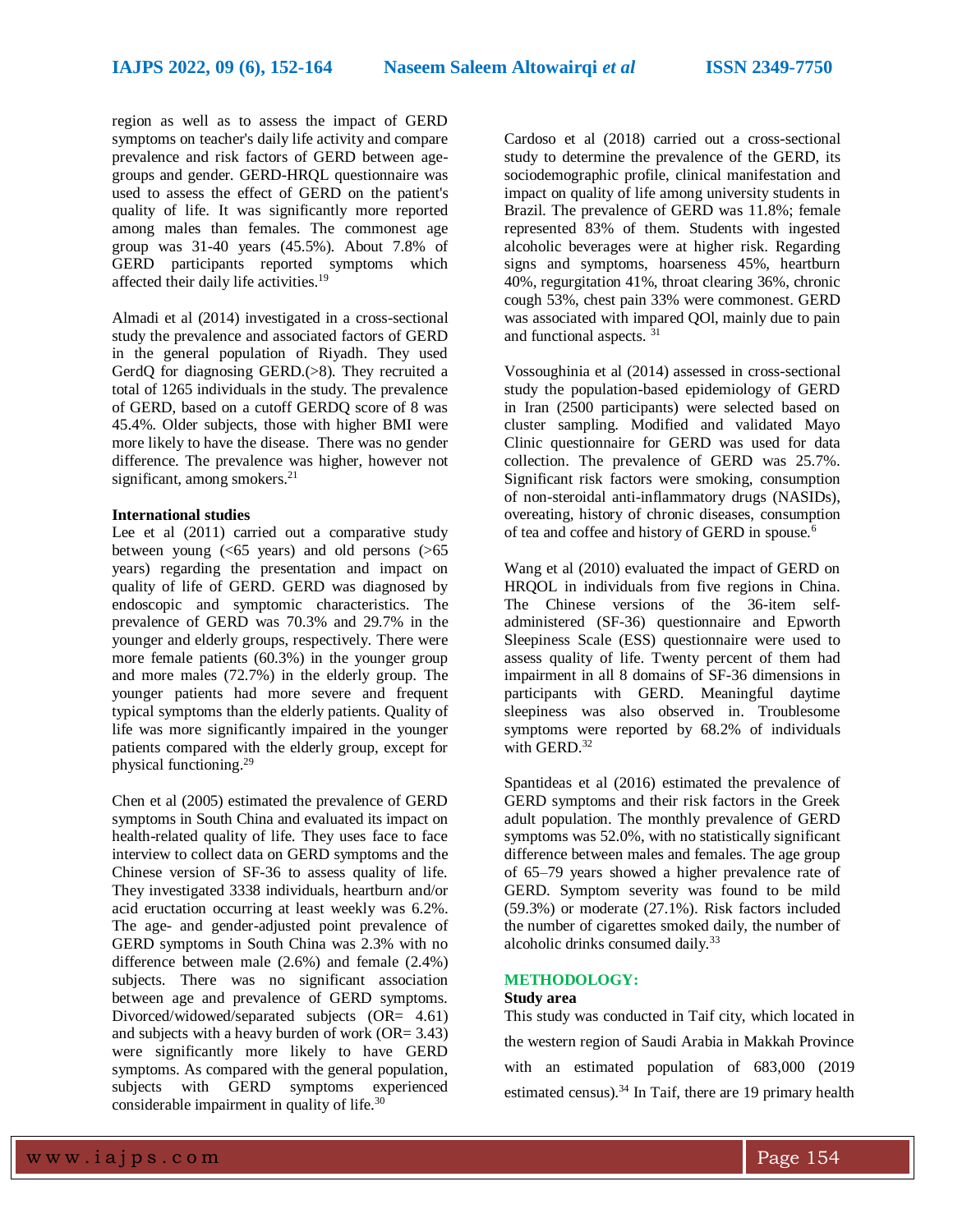care centers belonging to Ministry of health where the

study will be carried out.

# **Target population**

The study population constituted adult patients (18- 62 years) attending the 19 primary health care centers, belonging to Ministry of health in Taif.

#### **Population selection criteria:** *Inclusion criteria:*

- Adult patients aged between 18 and 60 years attending PHC centers belonging to MOH in Taif, Saudi Arabia, throughout the period of the study.
- Saudis.
- Both males and females.

#### *Exclusion criteria:*

- Patients younger than 18 years or older than 60 years
- Severely ill patients
- Non-Saudi patients

#### **Sample size**

The sample size was calculated using the Cochran's formula for estimating sample size equation as follows:<sup>35</sup>

$$
N = \underline{Z_{\alpha/2}}^2 x \ p \ (1-p)
$$

$$
D^2
$$

Where:

n=Minimum sample size

 $Z_{\alpha/2}$ : the critical value of the Normal distribution at α/2 (e.g. for a confidence level of 95%, α is 0.05 and the critical value is 1.96).

P: Prevalence of the outcome of interest (GERD 25.9% in this study): It is estimated as 19.9% based on a relatively recent Saudi study.<sup>19</sup>

D: Degree of precision

So, the calculated minimum sample size was:

1. 
$$
n = \frac{(1.96)^2 \times 0.26 \times 0.74 = 296}{(0.05)^2}
$$

The sample size was increased by approximately 10% to compensate for possible none or incomplete response, thus it was 325 adult patients.

#### **Sampling technique**

Following a random sampling technique, four PHCCs were randomly selected. Total of 82 adult patients attending these PHCCs during data collection period were selected by systematic random technique according to number of patients visiting each center daily and were invited to participate in the study by filling in the study questionnaire.

#### **Study design**

A cross sectional design was adapted for this study.

# **Data collection tool**

A self-administered questionnaire was utilized for data collection. It is composed of three main sections: -Socio-demographic characteristics: Age, gender, educational level, marital status, job status, family income, smoking, and chronic diseases. Weight and high measurements will be taken by a trained nurse.

-Diagnosis of GERD (done the physician or trained nurse). GERD questionnaire (GERDQ) was utilized in this regard.<sup>36</sup> It was developed as a self-assessment questionnaire to help health-care professionals in the diagnosis of GERD. It consists of questions that depend on the type and frequency of symptoms experienced by the participants. It has a sensitivity of 65% and a specificity of 71%.<sup>36</sup> Patients with a score of  $\geq$ 8 were diagnosed with GERD.<sup>36</sup>

-WHOQOL-BREF to assess the quality of life of the participants. It is a 26-item reliable and validated tool assessing quality of life (QOL) in the domains of physical health, psychological health, social relationships and environment. <sup>37, 38</sup> This tool has been tested across cultures including in general Arabic population and showed very good psychometric properties, such as construct validity and internal consistency with Cronbach's alpha superior to other QoL assessment tools.<sup>39, 40</sup>. For categorization of the quality of life, the following values of the WHOQOL-BREF score were extracted from the reviewed studies and were applied in the current study: score  $\leq 45$ , poor HRQOL; score 46– 65, moderate HROOL; and score  $> 65$ , relatively high HROOL.<sup>41</sup>

# **Scoring Method**:

Domain 1 (physical) score =  $Q3 + Q4 + Q10 + Q15 +$  $Q16 + Q17 + Q18$ Domain 2 (psychological) score =  $05 + 06 + 07 +$  $Q11 + Q19 + Q26$ Domain 3 (social) score =  $Q20 + Q21 + Q22$ Domain 4 (environmental) score =  $Q8 + Q9 + Q12 +$  $Q13 + Q14 + Q23 + Q24$ And the remaining two questions (Q1 and Q2 have assess the self-perceived QOL and satisfaction with health.<sup>42</sup>

Transformed scores were estimated using a specific tables for standardizing scores from 0-100 with the lowest score of zero and the highest score of 100 (Appendix 2). $42$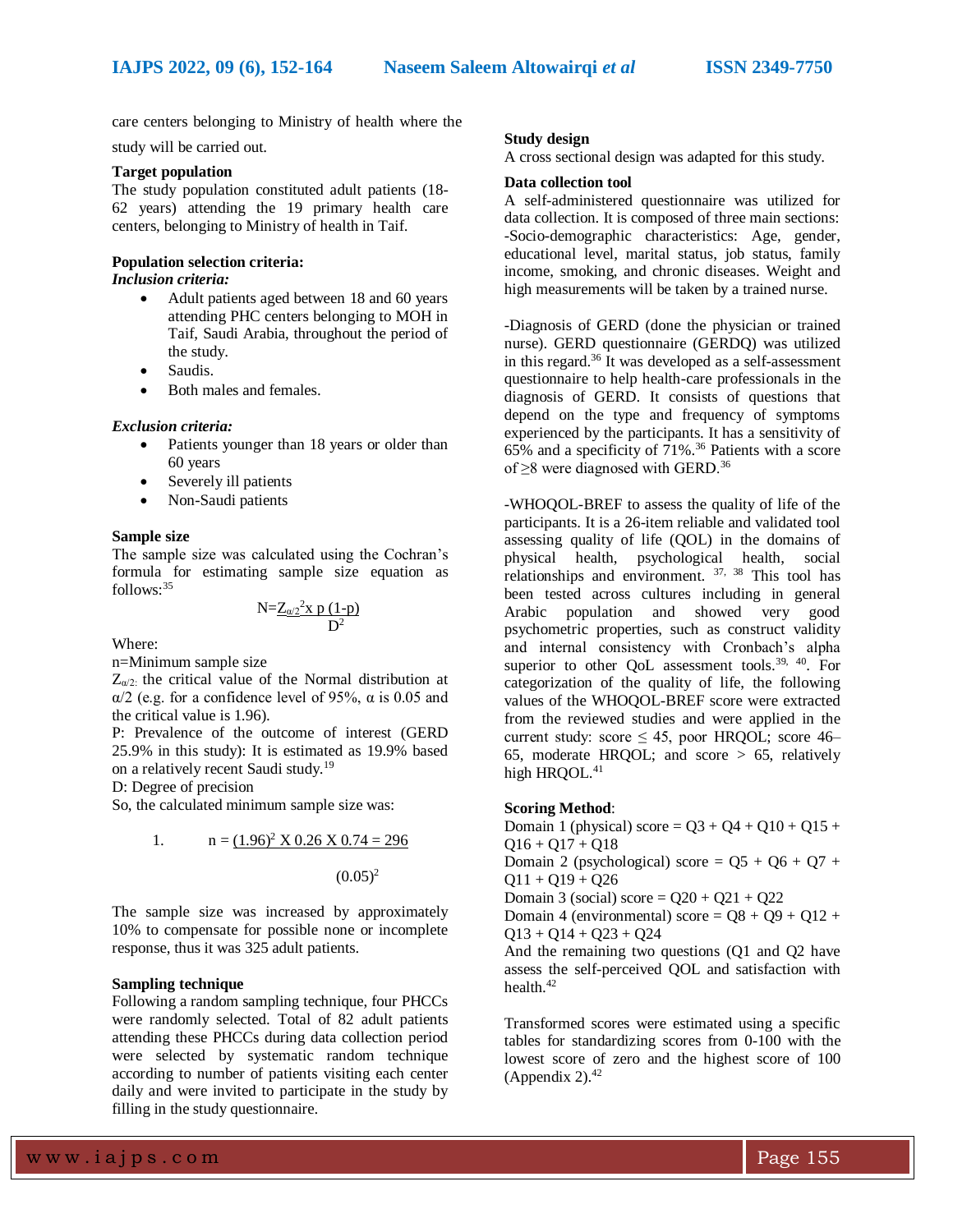# **Data collection technique**

The researcher visited the PHC centers after getting approvals. He explained the purpose of the study to all physicians and patients chosen for the study and did not ask them about their names to ensure confidentiality. Self-administrated questionnaires were distributed on selected patients while waiting for physicians` appointment and collected after half an hour. The data collection was implemented at regular day working hours. One week was spent in each PHC center involved in the study. A trained female colleague helped in data collection from female patients.

### *Study variables*

Dependent variables: -GERD - GERD quality of life. Independent variables: -Age -Gender -Educational level -Marital status -Employment status -Family income -Smoking history -History of chronic diseases -Body mass index

#### **Data entry and statistical analysis**

Appropriate descriptive and analytic statistical methods and tests was adopted using SPSS version 26 software statistical program.

# **Pilot study**

A pilot study was conducted in one PHC center included 20 patients to test if questionnaire is understandable and acceptable. After achieving its aims, the collected questionnaire from this center was omitted from the main study.

# **Ethical consideration**

Written permission from Joint Program of Family Medicine, Taif Region was obtained before conducting the research. Written permission from the director of the primary care. MOH in Taif was obtained. Permission of all PHCCs directors was obtained. The investigators tried their best not to disturb the work in the PHC; they visited all the centers after arranging with their directors. The individual consent from each patient to participate in the study is a prerequisite for data collection.

Accepting to participate by filling the questionnaire were considered consent. All information was kept confidential and was not be accessed except for the purpose of the scientific research.

# **RESULTS:**

Table 1 shows the sociodemographic factors of participants. Age ranged from 18 to 62 years, with a mean of  $37 \pm 12.6$ . Females constituted 54.2% of the sample, and nearly half of the participants (50.2%) had university education or more. Of all, 28.6% were single, and 52% were married. Unoccupied respondents comprised 41.5% of the sample, and 31.4% of the sample were current smokers. Normal and overweight BMI comprised 43.1% and 42.8%, respectively.

As shown in table 2, the GerdQ average score among respondents was  $8\pm 5$ . The participants that scored 8 and higher were 29.8%. On the other hand, the overall quality of life score was  $12.7 \pm 6.3$ , where the physical health and social relationships domains score were the highest  $(59.5\pm32.9, \text{ and } 58.8\pm32.3, \text{)}$ respectively).

Table 3 shows the association between the sociodemographic factors and the GerdQ and quality of life scores. There was a significant association between all the QoL domains with age  $(p=0.000)$ , educational level ( $p=0.000$ ), marital status ( $p=0.000$ ), smoking status (p=0.000), presence or absence of chronic diseases ( $p=0.000$ ), BMI ( $p<0.05$ ), and average monthly family income  $(p<0.05)$ . Younger age group (18-29 years), university graduates, those with the highest monthly family income, ex-smokers, participants with no chronic diseases, and those who are underweight had the highest scores in all QoL domains.

GerdQ score was significantly associated with educational level (p=0.009), presence or absence of chronic diseases ( $p=0.009$ ), and BMI ( $p=0.000$ ). Higher GerdQ scores were observed among university graduates (p=0.009), those with chronic diseases (p=0.009), and those with overweight and normal BMI ( $p=0.000$ ) (table 3).

Table 4 and figures 1-4 show the correlation between the GerdQ scores and the WHOQOL-BREF domains. There was a significant negative correlation between the GerdQ score and all the WHOQOL-BREF domains ( $p=0.000$ ).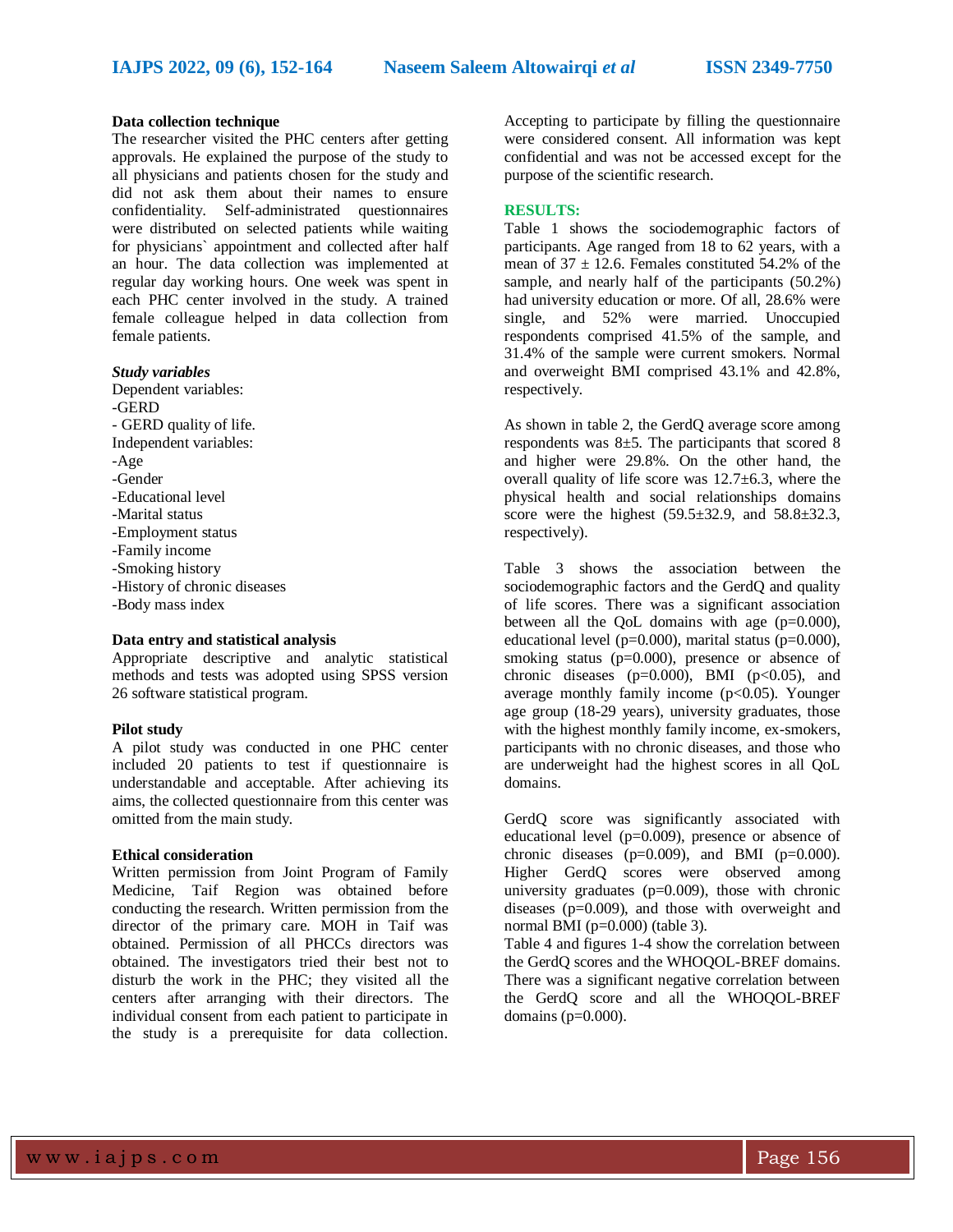| <b>Parameter</b>               | Frequency $(\% )$          |             |  |
|--------------------------------|----------------------------|-------------|--|
|                                | $18-$                      | 121 (37.2%) |  |
| Age, y                         | $30-$                      | 137 (42.2%) |  |
|                                | 50-62                      | 67(20.6%)   |  |
|                                | <b>Female</b>              | 176 (54.2%) |  |
| <b>Sex</b>                     | <b>Male</b>                | 149 (45.8%) |  |
|                                | <b>Primary education</b>   | 65 (20%)    |  |
| <b>Educational level</b>       | <b>Secondary education</b> | 97 (29.8%)  |  |
|                                | <b>University or more</b>  | 163 (50.2%) |  |
|                                | <b>Single</b>              | 93 (28.6%)  |  |
| <b>Marital status</b>          | <b>Married</b>             | 169 (52%)   |  |
|                                | <b>Divorced</b>            | 41 (12.6%)  |  |
|                                | <b>Widowed</b>             | 22 (6.8%)   |  |
|                                | <b>Business</b>            | $8(2.5\%)$  |  |
|                                | <b>Student</b>             | $8(2.5\%)$  |  |
|                                | <b>Graduate</b>            | $6(1.8\%)$  |  |
| <b>Occupational status</b>     | <b>Military</b>            | 46 (14.2%)  |  |
|                                | <b>Unoccupied</b>          | 135 (41.5%) |  |
|                                | <b>Retired</b>             | 19 (5.8%)   |  |
|                                | <b>Governmental work</b>   | 75 (23.1%)  |  |
|                                | <b>Private work</b>        | 28 (8.6%)   |  |
|                                | < 5000                     | 45 (13.8%)  |  |
| Average monthly family income, | 5000-1000                  | 96 (29.5%)  |  |
| <b>SR</b>                      | 11000-15000                | 126 (38.8%) |  |
|                                | >15000                     | 58 (17.8%)  |  |
|                                | <b>Never before</b>        | 206 (63.4%) |  |
| <b>Smoking</b>                 | <b>Ex-smoker</b>           | $17(5.2\%)$ |  |
|                                | <b>Current smoker</b>      | 102 (31.4%) |  |
| <b>Chronic diseases</b>        | N <sub>0</sub>             | 221 (68%)   |  |
|                                | Yes                        | 104 (32%)   |  |
|                                | Underweight                | $11(3.4\%)$ |  |
| BMI                            | <b>Normal</b>              | 140 (43.1%) |  |
|                                | Overweight                 | 139 (42.8%) |  |
|                                | <b>Obese</b>               | 35 (10.8%)  |  |

*Table 1: Sociodemographic factors of participants (n=325).*

*Table 2: Average scores of Gerd Q, and WHOQOL-BREF scales (n=325).*

|                    |                                  | <b>Item</b>                 | $Mean \pm SD$   |
|--------------------|----------------------------------|-----------------------------|-----------------|
|                    | Average score                    | GerdQ                       | $8\pm5$         |
|                    |                                  | Yes (Score $\geq$ 8)        | 228 (70.2%)     |
|                    | <b>GERD Diagnosis</b>            | No $(Score < 8)$            | 97 (29.8%)      |
| GerdQ              |                                  | $0 - 2$                     | 59 (18.2%)      |
|                    | <b>GerdQ Sscore distribution</b> | $3 - 7$                     | 169 (52%)       |
|                    |                                  | $8 - 10$                    | $10(3.1\%)$     |
|                    |                                  | 11-18                       | 87 (26.8%)      |
| <b>WHOQOL-BREF</b> |                                  | <b>Overall score</b>        | $12.7 \pm 6.3$  |
|                    |                                  | <b>Physical health</b>      | $59.5 \pm 32.9$ |
|                    |                                  | <b>Psychological health</b> | $54.2 \pm 33.6$ |
|                    |                                  | <b>Social relationships</b> | $58.8 \pm 32.3$ |
|                    |                                  | <b>Environment</b>          | $57.1 \pm 33.7$ |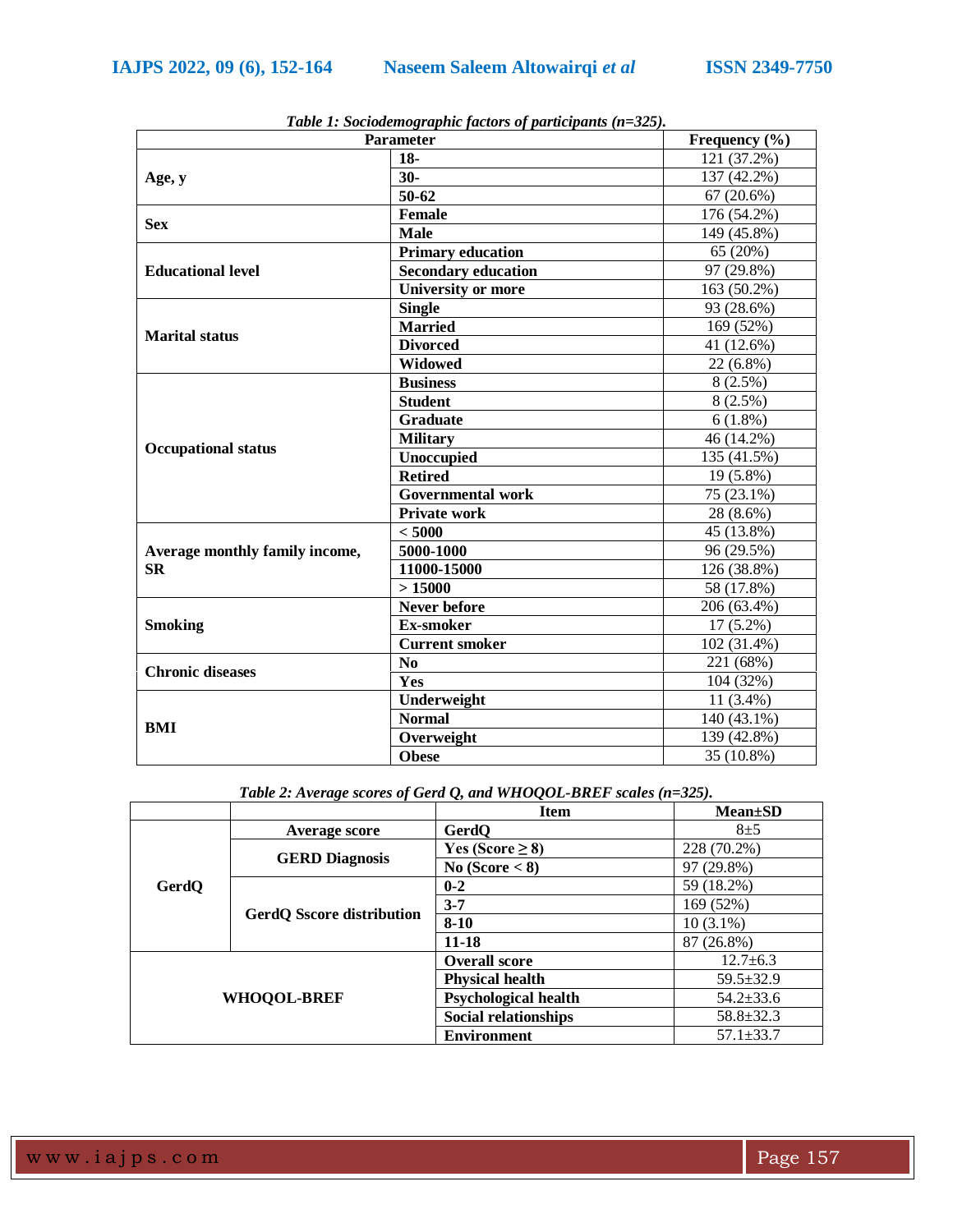|                             |                           |              | Physical                      | Psychological      | <b>Social</b>   |                    |
|-----------------------------|---------------------------|--------------|-------------------------------|--------------------|-----------------|--------------------|
|                             | <b>Parameter</b>          | <b>GERDQ</b> | health                        | health             | relationships   | <b>Environment</b> |
|                             | $18-$                     | $8\pm5$      | $71.1 \pm 28$                 | $65 \pm 30.4$      | $69.5 \pm 29.7$ | $67.3 \pm 29.3$    |
| Age, y                      | $30-$                     | $8\pm5$      | $60.6 \pm 32.8$               | $55.7 \pm 33.4$    | $56.3 \pm 31.9$ | $57.3 \pm 34.1$    |
|                             | $50 - 62$                 | $7 + 4$      | $36.7 \pm 30.3$               | $31.8 \pm 29.1$    | $45.1 \pm 31.9$ | $38.2 \pm 32.7$    |
|                             | $P-value*$                | 0.280        | 0.000                         | 0.000              | 0.000           | 0.000              |
|                             | <b>Female</b>             | $7\pm 5$     | $60.1 \pm 34.7$               | $54.8 \pm 34.4$    | $61 + 32$       | $57.9 \pm 35.2$    |
| <b>Sex</b>                  | <b>Male</b>               | $8\pm5$      | $59 + 31$                     | $53.6 \pm 32.8$    | $56.4 \pm 32.6$ | $56.1 \pm 32$      |
|                             | $P-value**$               | 0.076        | 0.810                         | 0.933              | 0.194           | 0.542              |
|                             | <b>Primary education</b>  | $6\pm2$      | $40.5 \pm 33.4$               | $35.2 \pm 32.3$    | $42.4 \pm 29.7$ | $39.9 \pm 35.2$    |
|                             | <b>Secondary</b>          |              |                               |                    | 59.6±35.2       | $57.1 \pm 32.7$    |
| <b>Educational</b><br>level | education                 | $7 + 4$      | $63.2 \pm 32.6$               | $55.3 \pm 34.2$    |                 |                    |
|                             | <b>University or more</b> | $8\pm 6$     | $65.1 \pm 30.3$               | $61.1 \pm 31.1$    | $65.1 \pm 29.3$ | $64 \pm 31.4$      |
|                             | $P-value*$                | 0.009        | 0.000                         | 0.000              | 0.000           | 0.000              |
|                             | <b>Single</b>             | $8\pm5$      | $70.6 \pm 28.4$               | $61.6 \pm 32.3$    | $64 + 32.1$     | $63.5 \pm 30.9$    |
|                             | <b>Married</b>            | $8\pm5$      | $63.4 \pm 31.6$               | $59.6 \pm 31.6$    | $64.2 \pm 30.5$ | $63.1 \pm 31.5$    |
| <b>Marital</b>              | <b>Divorced</b>           | $8\pm4$      | $34 \pm 30.7$                 | $28.8 \pm 31.4$    | $34.2 \pm 27.5$ | $32.1 \pm 32.4$    |
| status                      | <b>Widowed</b>            | $5\pm2$      | $31.7 \pm 26.6$               | $29.2 \pm 25.3$    | $42.5 \pm 29.5$ | $30.9 \pm 32.2$    |
|                             | P-value*                  | 0.236        | 0.000                         | 0.000              | 0.000           | 0.000              |
|                             | <b>Business</b>           | $6\pm5$      | $46.9 \pm 36$                 | $46.9 \pm 35.6$    | $43.8 \pm 25.9$ | $46.9 \pm 35.8$    |
|                             | <b>Student</b>            | $3\pm3$      | $81.3 \pm 4.2$                | $75 + 5.5$         | $64.6 \pm 16$   | $71.9 \pm 8.2$     |
|                             | <b>Graduate</b>           | 5±4          | $69.7 \pm 33.3$               | $7w0.9 \pm 27.4$   | $91.7 + 9.2$    | $81.3 \pm 20.6$    |
|                             | <b>Military</b>           | $8\pm5$      | $60.2 \pm 33.5$               | $55.2 \pm 34$      | $51 \pm 30.2$   | $55.1 \pm 31.4$    |
| Occupational                | <b>Unoccupied</b>         | $7 + 4$      | $59.7 \pm 34$                 | $51.8 \pm 34.1$    | $58.3 \pm 33.3$ | $53.5 \pm 35.2$    |
| status                      | <b>Retired</b>            | $7 + 4$      | $43.1 \pm 28.3$               | $35.6 \pm 33.4$    | $56.6 \pm 36.4$ | $49.1 \pm 31.2$    |
|                             | Governmental<br>work      | $8\pm5$      | $61.7 \pm 31.5$               | $59.3 \pm 32.4$    | $64.7 \pm 31.5$ | $65 \pm 32.5$      |
|                             | Private work              | $8\pm5$      | $58.7 \pm 34.9$               | 56±34.9            | $56.3 \pm 33.5$ | $55.4 \pm 37$      |
|                             | P-value*                  | 0.096        | 0.333                         | 0.157              | 0.031           | 0.048              |
| Average                     | < 5000                    | $7 + 4$      | $42.1 \pm 31.1$               | $33.8 \pm 31.9$    | $42.6 \pm 30.4$ | $32.6 \pm 34.4$    |
| monthly                     | 5000-1000                 | 9±5          | $57.2 \pm 33.6$               | $50.8 \pm 31.7$    | $57.3 \pm 29.8$ | $53.1 \pm 31.7$    |
| family                      | 11000-15000               | $7 + 4$      | $64.2 \pm 33$                 | $59.2 \pm 33.1$    | $59.3 \pm 34.1$ | $61.6 \pm 32.3$    |
| income, SR                  | >15000                    | $7\pm 5$     | $67.2 \pm 28.5$               | $64.8 \pm 32.5$    | $73.2 \pm 27.8$ | $72.9 \pm 28.1$    |
|                             | P-value*                  | 0.100        | 0.002                         | 0.000              | 0.000           | 0.000              |
|                             | Never before              | $6\pm5$      | $67 + 32.3$                   | $63.6 \pm 32.9$    | $66.7 \pm 30.3$ | $65 \pm 33$        |
| <b>Smoking</b>              | <b>Ex-smoker</b>          | $7 + 4$      | $78.8 \pm 24.2$               | $53.5 \pm 29.7$    | $74.1 \pm 24.5$ | $68.6 \pm 22.8$    |
|                             | <b>Current smoker</b>     | $10\pm4$     | $41.4 \pm 27.7$               | $35.5 \pm 27.4$    | $40.6 \pm 29.9$ | $39.2 \pm 29.7$    |
|                             | P-value*                  | 0.280        | $\overline{\phantom{0}0.000}$ | $\overline{0.000}$ | 0.000           | 0.000              |
| <b>Chronic</b>              | N <sub>0</sub>            | $7\pm 5$     | $71.4 \pm 29.1$               | $66.7 \pm 31$      | $67.9 \pm 29.7$ | $67.8 \pm 30.8$    |
| diseases                    | Yes                       | $8\pm4$      | $34.6 \pm 26.1$               | $27.6 \pm 21.2$    | $39.8 \pm 29.2$ | $34.3 \pm 27.9$    |
|                             | P-value**                 | 0.009        | 0.000                         | 0.000              | 0.000           | 0.000              |
|                             | Underweight               | $3+2$        | $85.8 \pm 21.9$               | $79.2 \pm 35.1$    | $68.2 \pm 38.9$ | $80.2 \pm 32.7$    |
|                             | <b>Normal</b>             | $8\pm5$      | $69.2 \pm 28.2$               | $65.8 \pm 28.3$    | $66.9 \pm 25.5$ | $66{\pm}28.7$      |
| BMI                         | Overweight                | 9±5          | $53.8 \pm 33.9$               | $45.8 \pm 33.4$    | $53.5 \pm 35.7$ | $51.1 \pm 34.5$    |
|                             | <b>Obese</b>              | $5\pm2$      | $35.9 \pm 31.2$               | $33.5 \pm 33.6$    | $45.5 \pm 32.8$ | $38.1 \pm 35.9$    |
|                             | P-value*                  | 0.000        | 0.000                         | 0.000              | 0.001           | 0.000              |

|  |  | Table 3: Average scores of GerdQ and WHOQOL-BREF in association with sociodemographic factors (n=325). |  |  |  |  |  |  |
|--|--|--------------------------------------------------------------------------------------------------------|--|--|--|--|--|--|
|--|--|--------------------------------------------------------------------------------------------------------|--|--|--|--|--|--|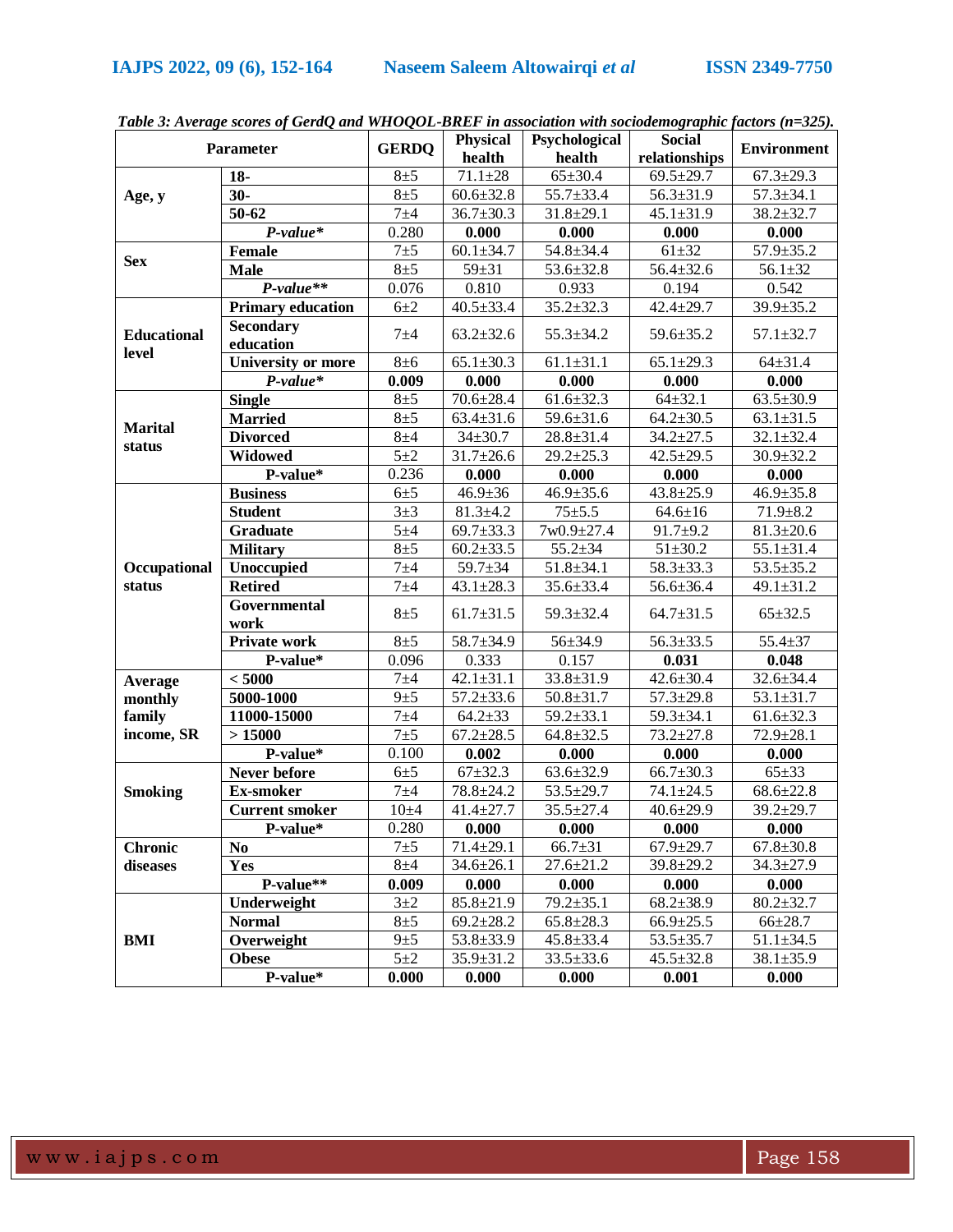| Correlation  |                                      | <b>Physical</b><br>health | Psychological<br>health | <b>Social</b><br>relationships | <b>Environment</b> | Age      |
|--------------|--------------------------------------|---------------------------|-------------------------|--------------------------------|--------------------|----------|
| GerdQ        | <b>Pearson</b><br><b>Correlation</b> | $-0.412**$                | $-0.394**$              | $-0.372**$                     | $-0.405***$        | $-0.060$ |
| <b>Score</b> | <b>P-value</b>                       | 0.000                     | 0.000                   | 0.000                          | 0.000              | 0.284    |
|              |                                      | 325                       | 325                     | 325                            | 325                | 325      |

*Table 4: Correlation between GerdQ and WHOQOL-BREF scores (n=325).*



Figure 1: GerdQ Score in correlation with physical health domain score (p=0.000).



www.iajps.com Page 159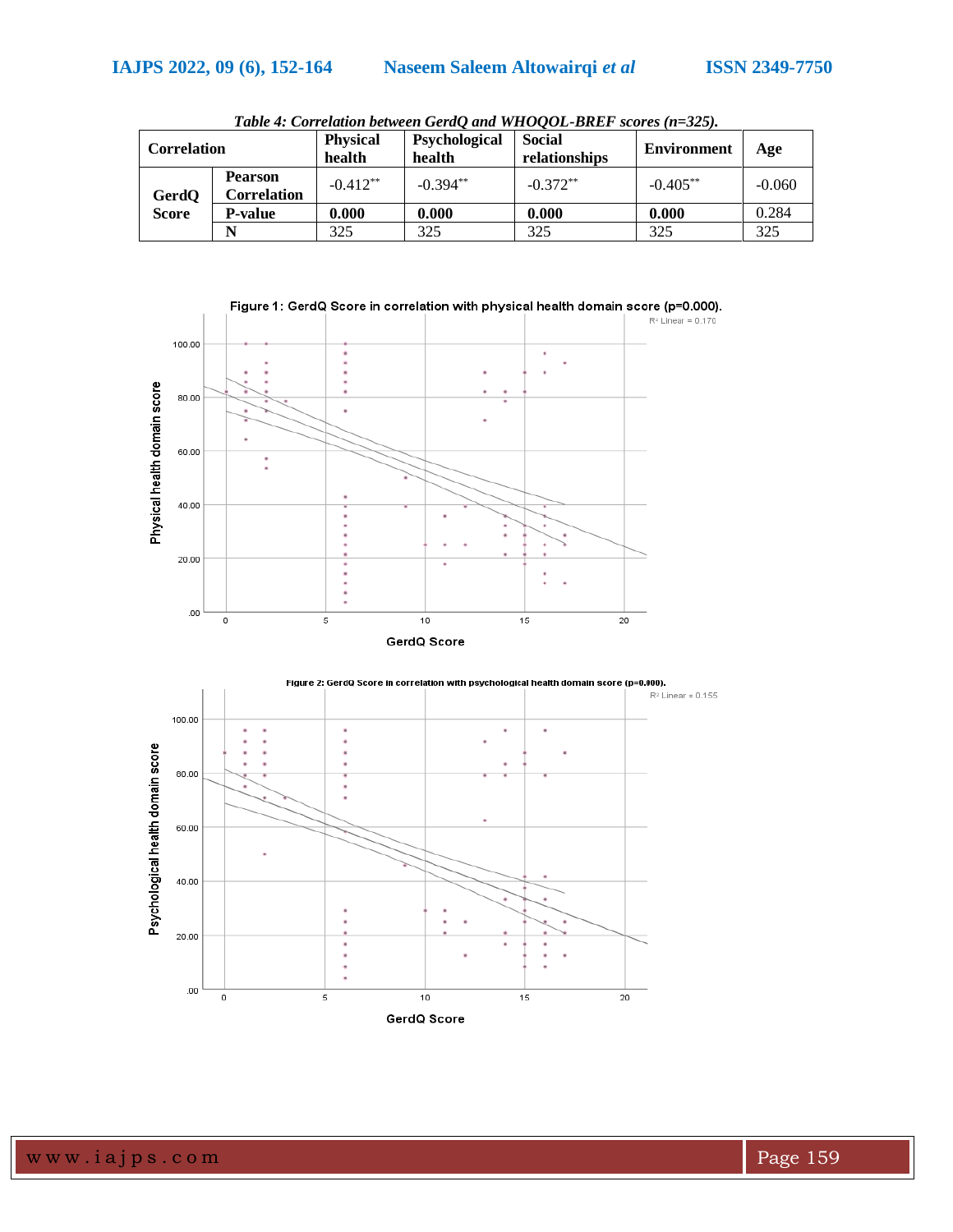**IAJPS 2022, 09 (6), 152-164 Naseem Saleem Altowairqi** *et al* **ISSN 2349-7750**

 $R^2$  Linear = 0.164



à.

Figure 4: GerdQ Score in correlation with environment domain score (p=0.000).



GerdQ Score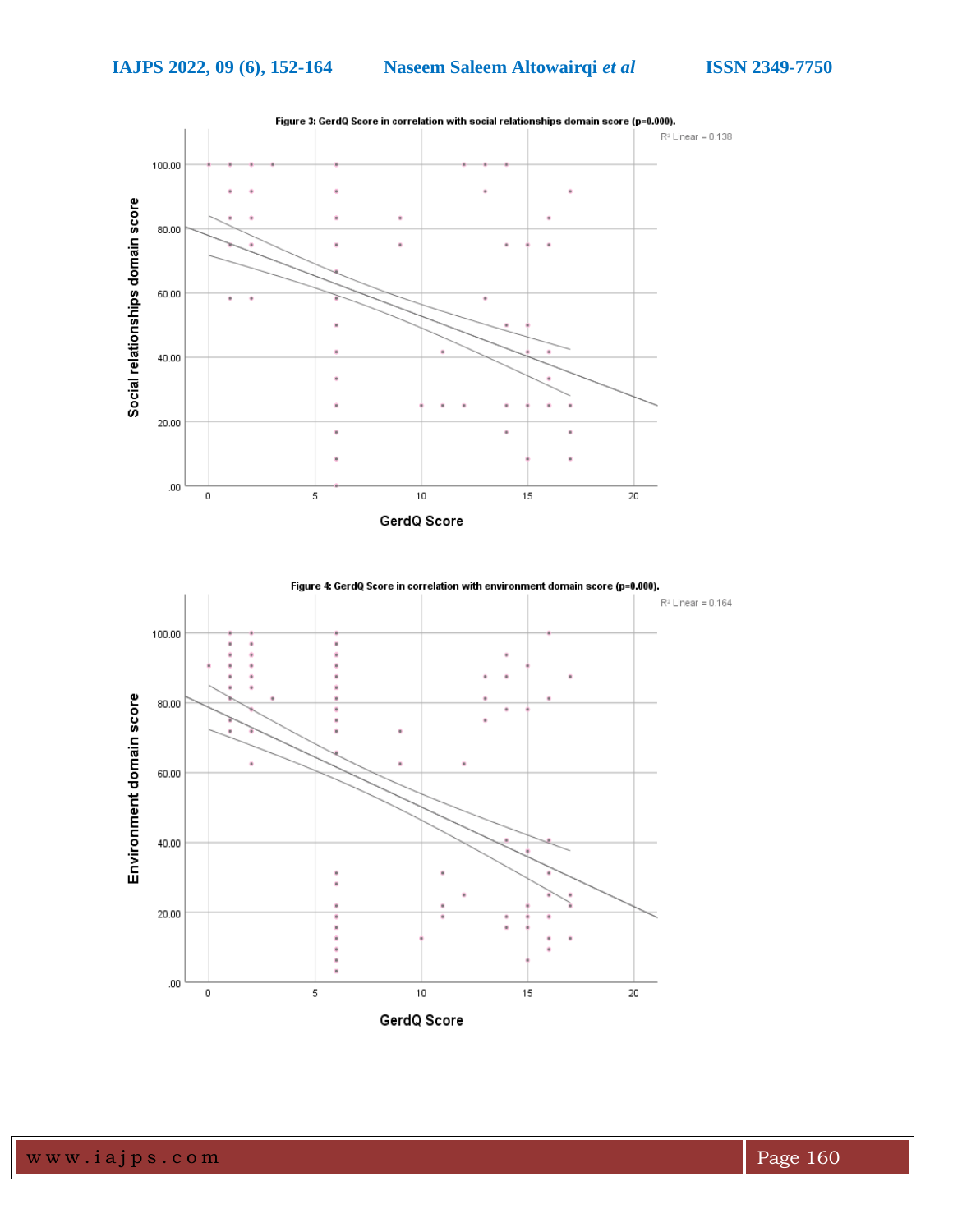### **DISCUSSION:**

Because of the frequency and specificity of symptoms, GERD is a significant health and social concern, resulting to a rise in absenteeism, a financial burden on health care, and, most importantly, a significant reduction in patient quality of life.

The study aimed to determine the magnitude of the problem of GERD and its impact on quality of life among patients attending primary health care centers, Ministry of Health, Taif, KSA. The study included 325 individual.

The average GerdQ score among those that responded was 8±5. Participants with a score of 8 or higher made up 29.8% of the total.

According to a 1999 study, reflux disease symptoms occurred every day in 7% -10% of the population in highly developed nations, and once a week in almost 20% of the population. <sup>43</sup> Reflux disease was detected in more than 34% of patients aged over 15 who reported to a family physician in Poland in 2003, according to Carlsson's questionnaire. <sup>44</sup> The noxiousness of symptoms during the period of disease aggravation, as well as frequent recurrences after effective medication, is a particular difficulty for patients. GERD is characterised by a deterioration in perceived quality of life.45,46 GERD, according to the Montreal definition, is a disorder that occurs when stomach contents reflux and create bothersome symptoms and/or consequences. When symptoms occur more than once a week, they are deemed bothersome since they only produce a drop in perceived quality of life. 46,47

Comparable to 29.8% reported in our study, several studies have evaluated the incidence of GERD in Middle Eastern countries, and the prevalence of GERD in the Saudi population has been estimated among certain subgroups such as medical students  $(25.9\%)$ <sup>18</sup> and school teachers  $(55\%)$ .<sup>19</sup> These variations can be attributed to the age differences among each group. The estimated prevalence of GERD in was reported among the general public of Taif  $(23.5\%)^{20}$  and Riyadh  $(45.4\%$  and  $28.7\%)$  in Saudi Arabia.<sup>21, 22</sup> Similar to our study, these studies used a score of  $\geq 8$  on the GerdQ questionnaire as the diagnostic criterion for GERD.

In our study, the overall quality of life score was 12.7±6.3, with the highest scores in the physical health and social relationships areas (59.5±32.9 and 58.8±32.3, respectively).

The etiopathogenesis of GERD is multifactorial, and it might be difficult to pinpoint in the case of in ingit of  $\frac{1}{2}$  connected  $\frac{1}{2}$  being overweight, and obesity $49$  are among the risk factors that have been linked to reflux symptoms. Our study found that the presence or absence of chronic illnesses  $(p=0.009)$ , and BMI  $(p=0.000)$  were linked with a higher GerdQ score (p=0.009). University degrees  $(p=0.009)$ , those with chronic conditions, and those with overweight and normal BMI all had higher GerdQ values. Our results (figures 1-4) demonstrate a strong negative correlation between the QoL domains and the GerdQ scores. The association between stress, reflux symptoms, and overall quality of life has been well established in current literature. The link between mental problems (anxiety, depression) and reflux symptoms was investigated in a crosssectional controlled population research done among the Norwegian population, which comprised roughly 59000 respondents. <sup>48</sup> Anxiety and depression were shown to be linked to a 3- to 4-fold increase in the likelihood of experiencing GERD symptoms. Patients with reflux symptoms and concurrent signs of psychological distress had a considerably worse quality of life and more severe reflux symptoms at the start of treatment, according to a research by Nojkova et al.<sup>49</sup> Patients with distress remained to have a worse quality of life and a greater severity of reflux symptoms after completing treatment with a proton pump inhibitor (rabeprazole at a dosage of 20 mg/d) in a follow-up trial, despite both groups improving.

# **CONCLUSION:**

The GerdQ and quality of life scores had a significant negative correlation. University graduates, those with chronic conditions, and those with overweight and normal BMI all had higher GerdQ scores (more GERD symptoms). We recommend more emphases to screen, assess, and manage GERD among the general public as the prevalence of the condition is relatively high, and it has a significant negative effect on the life quality.

# **List of abbreviations**

GERD:Gastro-oesophageal reflux disease

GerdQ: GERD questionnaire

HRDL: Health-related quality of life

PHCCs: Primary healthcare centers

OR: Odds ratio

SF: Short-Form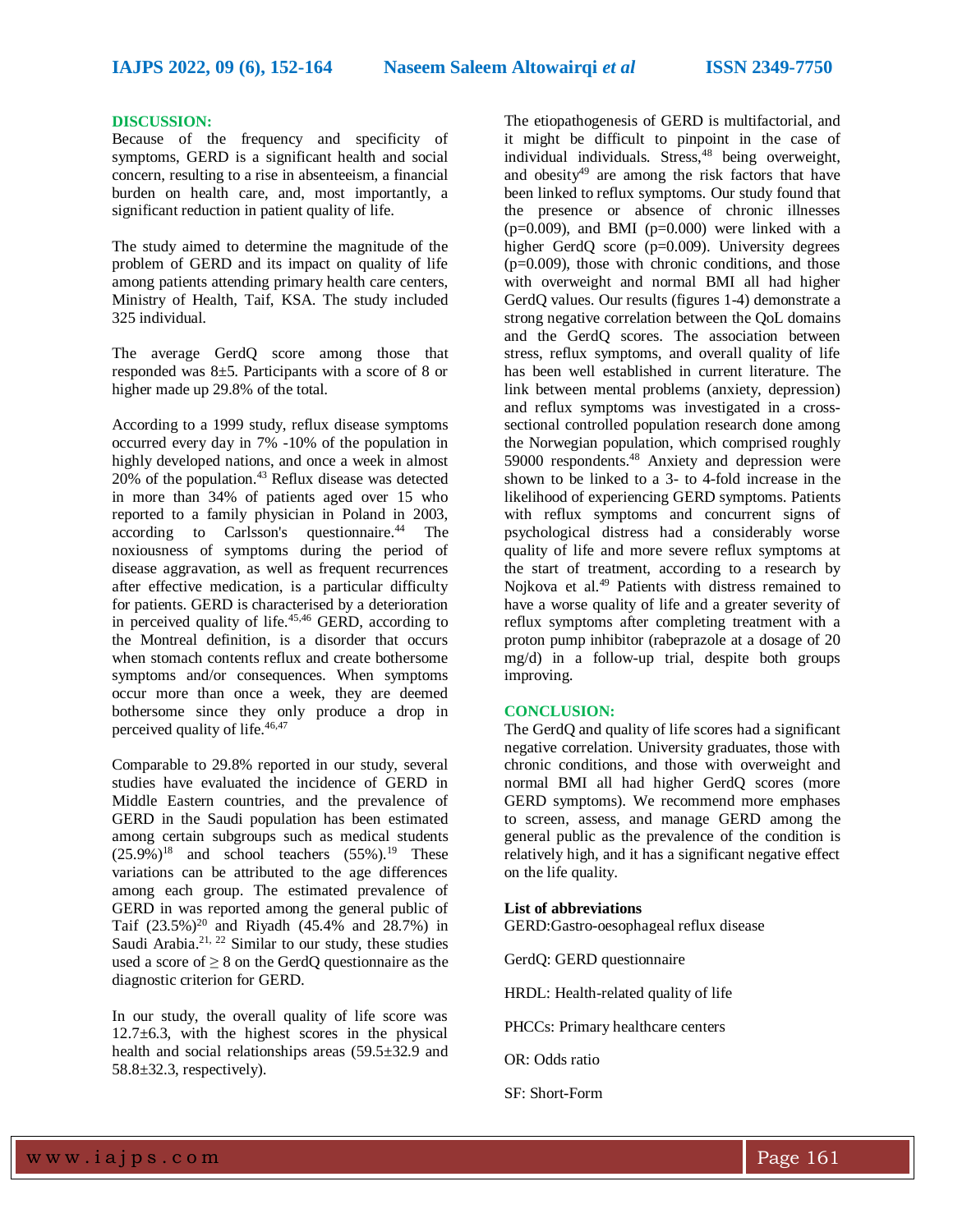QOL: Quality of life

WHOQOL-BREF: World Health Organization-Brief

SPSS: Statistical Package for Social Sciences

KSA: Kingdom of Saudi Arabia

# **REFERENCES:**

- 1. Bredenoord AJ, Pandolfino JE, Smout AJ. Gastro-oesophageal reflux disease. Lancet. 2013;381:1933–42.
- 2. El-Serag HB. Time trends of gastroesophageal reflux disease: A systematic review. Clin Gastroenterol Hepatol. 2007;5:17–26.
- 3. Fujiwara Y, Higuchi K, Watanabe Y, Shiba M, Watanabe T, Tominaga K, et al. Prevalence of gastroesophageal reflux disease and gastroesophageal reflux disease symptoms in Japan. J Gastroenterol Hepatol. 2005;20:26–9.
- 4. Shaheen NJ, Hansen RA, Morgan DR, Gangarosa LM, Ringel Y, Thiny MT, et al. The burden of gastrointestinal and liver diseases. 2006. Am J Gastroenterol. 2006;101:2128–38.
- 5. Wong WM, Lai KC, Lam KF, Hui WM, Hu WH, Lam CL, et al. Prevalence, clinical spectrum and health care utilization of gastrooesophageal reflux disease in a Chinese population: A population-based study. Aliment Pharmacol Ther. 2003;18:595–604.
- 6. Vossoughinia H, Salari M, Mokhtari Amirmajdi E, Saadatnia H, Abedini S, et al. An epidemiological study of gastroesophageal reflux disease and related risk factors in urban population of Mashhad, Iran, Iran Red Crescent Med J. 2014 ; 16(12):e15832. doi: [10.5812/ircmj.15832](https://dx.doi.org/10.5812/ircmj.15832)
- 7. Vakil N, van Zanten SV, Kahrilas P, Dent J, Jones R Global Consensus Group. The Montreal definition and classification of gastroesophageal reflux disease: A global evidence-based consensus. Am J Gastroenterol. 2006;101:1900– 20.
- 8. McDougall NI, Johnston BT, Kee F, Collins JS, McFarland RJ, Love AH. Natural history of reflux oesophagitis: A 10 year follow up of its effect on patient symptomatology and quality of life. Gut. 1996;38:481–6
- 9. Wahlqvist P, Karlsson M, Johnson D, Carlsson J, Bolge SC, Wallander MA. Relationship between symptom load of gastro-oesophageal reflux disease and health-related quality of life, work productivity, resource utilization and concomitant diseases: Survey of a US cohort. Aliment Pharmacol Ther. 2008;27:960–70.
- 10. Jansson C, Wiberg M, Alexanderson K. Sickness absence due to gastroesophageal reflux diagnoses: A nationwide Swedish population based study. Scand J Gastroenterol. 2013;48:17– 26.
- 11. Mostaghni A, Mehrabani D, Khademolhosseini F, Masoumi SJ, Moradi F, Zare N, et al. Prevalence and risk factors of gastroesophageal reflux disease in Qashqai migrating nomads, southern Iran. World J Gastroenterol. 2009;15:961–5.
- 12. Nasseri-Moghaddam S, Mofid A, Ghotbi MH, Razjouyan H, Nouraie M, Ramard AR, et al. Epidemiological study of gastrooesophageal reflux disease: Reflux in spouse as a risk factor. Aliment Pharmacol Ther. 2008;28:144–53.
- 13. Nouraie M, Radmard AR, Zaer-Rezaii H, Razjouyan H, Nasseri-Moghaddam S, Malekzadeh R. Hygiene could affect GERD prevalence
- 1. independently: A population-based study in Tehran. Am J Gastroenterol. 2007;102:1353-60.
- 14. Nouraie M, Razjouyan H, Assady M, Malekzadeh R, Nasseri-Moghaddam S. Epidemiology of gastroesophageal reflux symptoms in
- 2. Tehran, Iran: A population-based telephone survey. Arch Iran Med. 2007;10:289-94.
- 15. Solhpour A, Pourhoseingholi MA, Soltani F, Zarghi A, Habibi M, Ghafarnejad F, et al. Gastro-esophageal reflux symptoms and body mass index: No relation among the Iranian population. Indian J Gastroenterol. 2008; 27:153–5.
- 16. Kitapcioglu G, Mandiracioglu A, Caymaz Bor C, Bor S. Overlap of symptoms of dyspepsia and gastroesophageal reflux in the community. Turk J Gastroenterol. 2007;18:14-9.
- 17. Sperber AD, Halpern Z, Shvartzman P, Friger M, Freud T, Neville A, et al. Prevalence of GERD symptoms in a representative Israeli adult population. J Clin Gastroenterol. 2007;41:457– 61.
- 18. [Atta MM,](https://www.ncbi.nlm.nih.gov/pubmed/?term=Atta%20MM%5BAuthor%5D&cauthor=true&cauthor_uid=31692498) [Sayed MH,](https://www.ncbi.nlm.nih.gov/pubmed/?term=Sayed%20MH%5BAuthor%5D&cauthor=true&cauthor_uid=31692498) [Zayed MA,](https://www.ncbi.nlm.nih.gov/pubmed/?term=Zayed%20MA%5BAuthor%5D&cauthor=true&cauthor_uid=31692498) [Alsulami](https://www.ncbi.nlm.nih.gov/pubmed/?term=Alsulami%20SA%5BAuthor%5D&cauthor=true&cauthor_uid=31692498)  [SA,](https://www.ncbi.nlm.nih.gov/pubmed/?term=Alsulami%20SA%5BAuthor%5D&cauthor=true&cauthor_uid=31692498) [Al-Maghrabi AT,](https://www.ncbi.nlm.nih.gov/pubmed/?term=Al-Maghrabi%20AT%5BAuthor%5D&cauthor=true&cauthor_uid=31692498) [Kelantan AY.](https://www.ncbi.nlm.nih.gov/pubmed/?term=Kelantan%20AY%5BAuthor%5D&cauthor=true&cauthor_uid=31692498) Gastrooesophageal reflux disease symptoms and associated risk factors among medical students, Saudi Arabia. [Int J Gen Med.](https://www.ncbi.nlm.nih.gov/pubmed/31692498) 2019 Aug 19;12:293-298. doi: 10.2147/IJGM.S206995
- 19. [Altwigry AM,](https://www.ncbi.nlm.nih.gov/pubmed/?term=Altwigry%20AM%5BAuthor%5D&cauthor=true&cauthor_uid=28539865) [Almutairi MS,](https://www.ncbi.nlm.nih.gov/pubmed/?term=Almutairi%20MS%5BAuthor%5D&cauthor=true&cauthor_uid=28539865) [Ahmed M.](https://www.ncbi.nlm.nih.gov/pubmed/?term=Ahmed%20M%5BAuthor%5D&cauthor=true&cauthor_uid=28539865) Gastroesophageal reflux disease prevalence among school teachers of Saudi Arabia and its impact on their daily life activities. [Int J Health](https://www.ncbi.nlm.nih.gov/pubmed/28539865)  [Sci \(Qassim\).](https://www.ncbi.nlm.nih.gov/pubmed/28539865) 2017 Apr-Jun;11(2):59-64.
- 20. Binhussein M, Alamoudi A, Bajawi A, Alghafis M, Baz M, Bakhsh R. et al. Prevalence of gastro-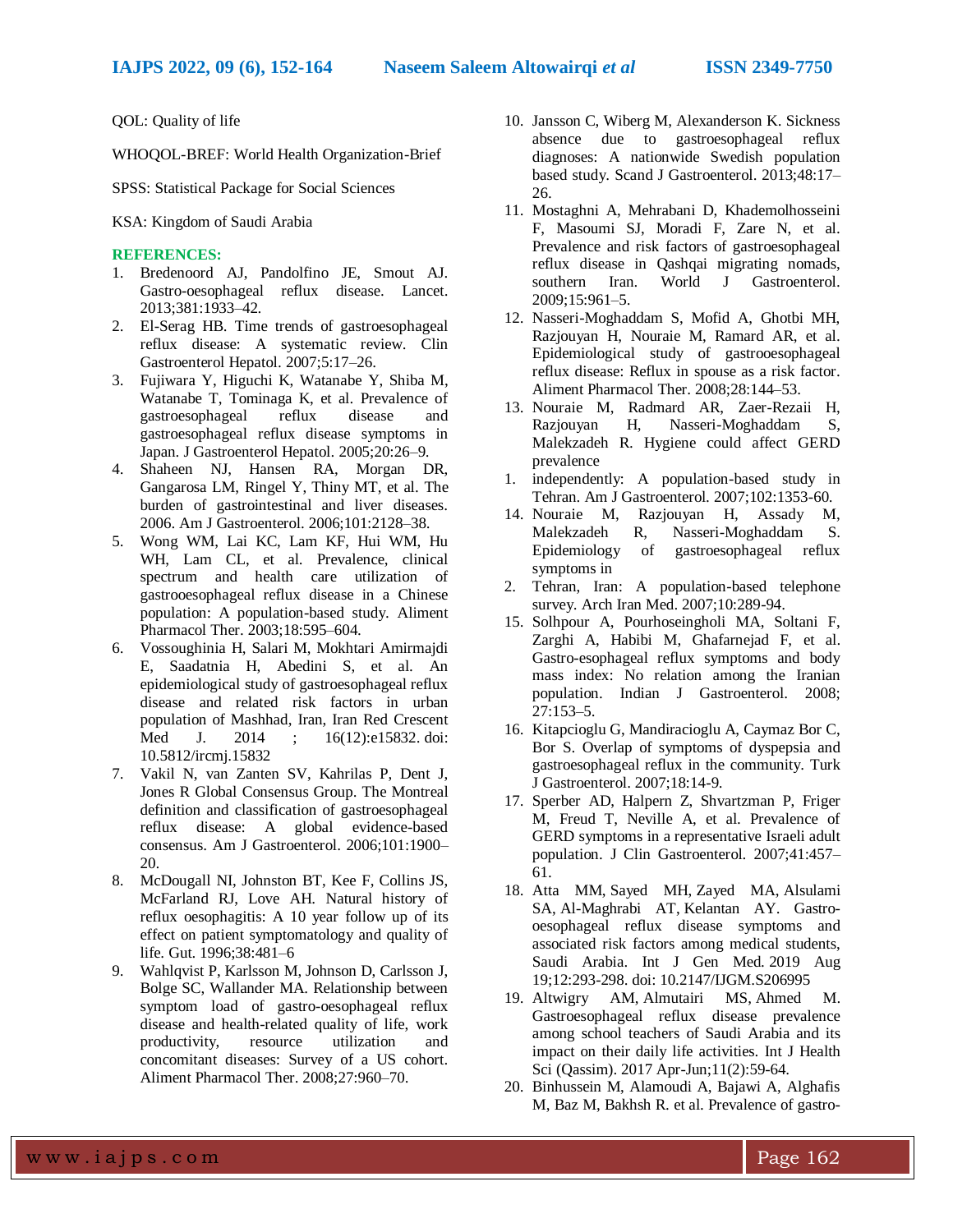oesophageal reflux in western region of Saudi Arabia. Saudi J Gastroenterol. 2016;22(7):pS13. Retrieved from: http://www.saudijgastro.com/article.asp?issn=13 193767;year=2016;volume=22;issue=7;spage=1; epage=24;aulast=

- 21. Almadi MA, Almousa MA, Althwainy AF, Altamimi AM, Alamoudi HO, Alshamrani HS, Alharbi OR. et al. Prevalence of symptoms of gastroesopahgeal reflux in a cohort of Saudi Arabians: a study of 1265 subjects. Saudi J Gastroenterol. 2014;20(4):248–254. doi:10.4103/1319-3767.136982.
- 22. Alsuwat OB, Alzahrani AA, Alzhrani MA, Alkhathami AM, Mahfouz MEM. Prevalence of Gastroesophageal Reflux Disease in Saudi Arabia. J Clin Med Res. 2018;10(3):221–225. doi:10.14740/jocmr3292w
- 23. Dent J, El-Serag HB, Wallander MA, Johansson S. Epidemiology of gastro-oesophageal reflux disease: a systematic review. Gut. 2005; 54(5): 710 -7
- 24. Saberi-Firoozi M, Khademolhosseini F, Yousefi M, Mehrabani D, Zare N, Heydari ST. Risk factors of gastroesophageal reflux disease in Shiraz, southern Iran. World J Gastroenterol. 2007; 13(41): 5486 -91
- 25. Locke GR, 3rd, Talley NJ, Fett SL, Zinsmeister AR, Melton LJ, 3rd.. Risk factors associated with symptoms of gastroesophageal reflux. Am J Med. 1999; 106(6): 642 -9
- 26. Dent J, Brun J, Fendrick A, Fennerty MB, Janssens J, Kahrilas P, et al. An evidence-based appraisal of reflux disease management the Genval workshop report. Gut. 1998;44(Suppl 2):S1-16.
- 27. Wiklund I. Review of the quality of life and burden of illness in gastroesophageal reflux disease. Dig Dis. 2004; 22:108–14.
- 28. Chen MJ, Wu MS, Lin JT, Chang KY, Chiu HM, Liao WC, et al. Gastroesophageal reflux disease and sleep quality in a Chinese population. J Formos Med Assoc. 2009; 108:53–60
- 29. Lee S-W, Chang C-M, Chang C-S, Kao A-W, Chou M-C. Comparison of presentation and impact on quality of life of gastroesophageal reflux disease between young and old adults in a Chinese population. World J Gastroenterol 2011 November; 17(41): 4614-461
- 30. [Chen M,](https://www.ncbi.nlm.nih.gov/pubmed/?term=Chen%20M%5BAuthor%5D&cauthor=true&cauthor_uid=16118911) [Xiong L,](https://www.ncbi.nlm.nih.gov/pubmed/?term=Xiong%20L%5BAuthor%5D&cauthor=true&cauthor_uid=16118911) [Chen H,](https://www.ncbi.nlm.nih.gov/pubmed/?term=Chen%20H%5BAuthor%5D&cauthor=true&cauthor_uid=16118911) [Xu A,](https://www.ncbi.nlm.nih.gov/pubmed/?term=Xu%20A%5BAuthor%5D&cauthor=true&cauthor_uid=16118911) [He L,](https://www.ncbi.nlm.nih.gov/pubmed/?term=He%20L%5BAuthor%5D&cauthor=true&cauthor_uid=16118911) [Hu P.](https://www.ncbi.nlm.nih.gov/pubmed/?term=Hu%20P%5BAuthor%5D&cauthor=true&cauthor_uid=16118911) Prevalence, risk factors and impact of gastroesophageal reflux disease symptoms: a population-based study in South China. [Scand J](https://www.ncbi.nlm.nih.gov/pubmed/16118911)  [Gastroenterol.](https://www.ncbi.nlm.nih.gov/pubmed/16118911) 2005 Jul;40(7):759-67
- 31. Cardoso AL, Figueiredo AGA, Sales LGD, Neta AMS, Barreto IDC, Trindade LMDF.

Gastroesophageal reflux disease: prevalence and quality of life of health science undergraduate students. Acta Gastroenterol Latinoam 2018;48(3):197-205

- 32. [Wang R,](https://www.ncbi.nlm.nih.gov/pubmed/?term=Wang%20R%5BAuthor%5D&cauthor=true&cauthor_uid=21062502) [Zou D,](https://www.ncbi.nlm.nih.gov/pubmed/?term=Zou%20D%5BAuthor%5D&cauthor=true&cauthor_uid=21062502) [Ma X,](https://www.ncbi.nlm.nih.gov/pubmed/?term=Ma%20X%5BAuthor%5D&cauthor=true&cauthor_uid=21062502) [Zhao Y,](https://www.ncbi.nlm.nih.gov/pubmed/?term=Zhao%20Y%5BAuthor%5D&cauthor=true&cauthor_uid=21062502) [Yan X,](https://www.ncbi.nlm.nih.gov/pubmed/?term=Yan%20X%5BAuthor%5D&cauthor=true&cauthor_uid=21062502) [Yan](https://www.ncbi.nlm.nih.gov/pubmed/?term=Yan%20H%5BAuthor%5D&cauthor=true&cauthor_uid=21062502)  [H,](https://www.ncbi.nlm.nih.gov/pubmed/?term=Yan%20H%5BAuthor%5D&cauthor=true&cauthor_uid=21062502) el al. Impact of gastroesophageal reflux disease on daily life: the Systematic Investigation of Gastrointestinal Diseases in China (SILC) epidemiological study. [Health](https://www.ncbi.nlm.nih.gov/pubmed/21062502)  [Qual Life Outcomes.](https://www.ncbi.nlm.nih.gov/pubmed/21062502) 2010 Nov 10;8:128. doi: 10.1186/1477-7525-8-128.
- 33. Spantideas N, Drosou E, Bougea A, Assimakopoulo D. Gastroesophageal reflux disease symptoms in the Greek general population: prevalence and risk factors. Clinical and Experimental Gastroenterology 2016:9 143– 149. DOI [https://doi.org/10.2147/ CEG. S103485](https://doi.org/10.2147/%20CEG.%20S103485)
- 34. Macrotrends. Taif, Saudi Arabia population 1950-2019. Available at: https://www.macrotrends.net/cities/22434/taif/po p
- 35. Bartlett J. Kotrlik JW, Higgins CC. Organizational Research: Determining Appropriate Sample Size in Survey Research, 2001. Retrieved January 15, 2018 from: [http://citeseerx.ist.psu.edu/viewdoc/download?d](http://citeseerx.ist.psu.edu/viewdoc/download?doi) [oi](http://citeseerx.ist.psu.edu/viewdoc/download?doi) =10.1.1.  $486.8295$ &rep=rep1&type=pdf.
- 36. Jones R, Junghard O, Dent J, Vakil N, Halling K, Wernersson B, et al. Development of the GerdQ, a tool for the diagnosis and management of gastro-oesophageal reflux disease in primary care. Aliment Pharmacol Ther. 2009;30:1030–8
- 37. Bonomi AE, Patrick DL, Bushnell DM, Martin M. Validation of the United States' version of the World Health Organization Quality of Life (WHOQOL) instrument. J Clin Epidemiol [Internet]. 2000 Jan; $53(1)$ : $1-12$ . Available from: http://www.ncbi.nlm.nih.gov/pubmed/10693897
- 38. Skevington SM, Lotfy M, O'Connell KA. The World Health Organization's WHOQOL-BREF quality of life assessment: Psychometric properties and results of the international field trial. A Report from the WHOQOL Group. Qual Life Res [Internet]. 2004 Mar;13(2):299–310. Available from: [http://link.springer.com/10.1023/B:QURE.](http://link.springer.com/10.1023/B:QURE) 0000018486. 91360.00
- 39. Al Sayah F, Ishaque S, Lau D, Johnson JA. Health related quality of life measures in Arabic speaking populations: A systematic review on cross-cultural adaptation and measurement properties. Qual Life Res [Internet]. 2013 Feb 18;22(1):213–29. Available from: [http://link.springer.com/10.](http://link.springer.com/10) 1007/ s11136-012- 0129-3